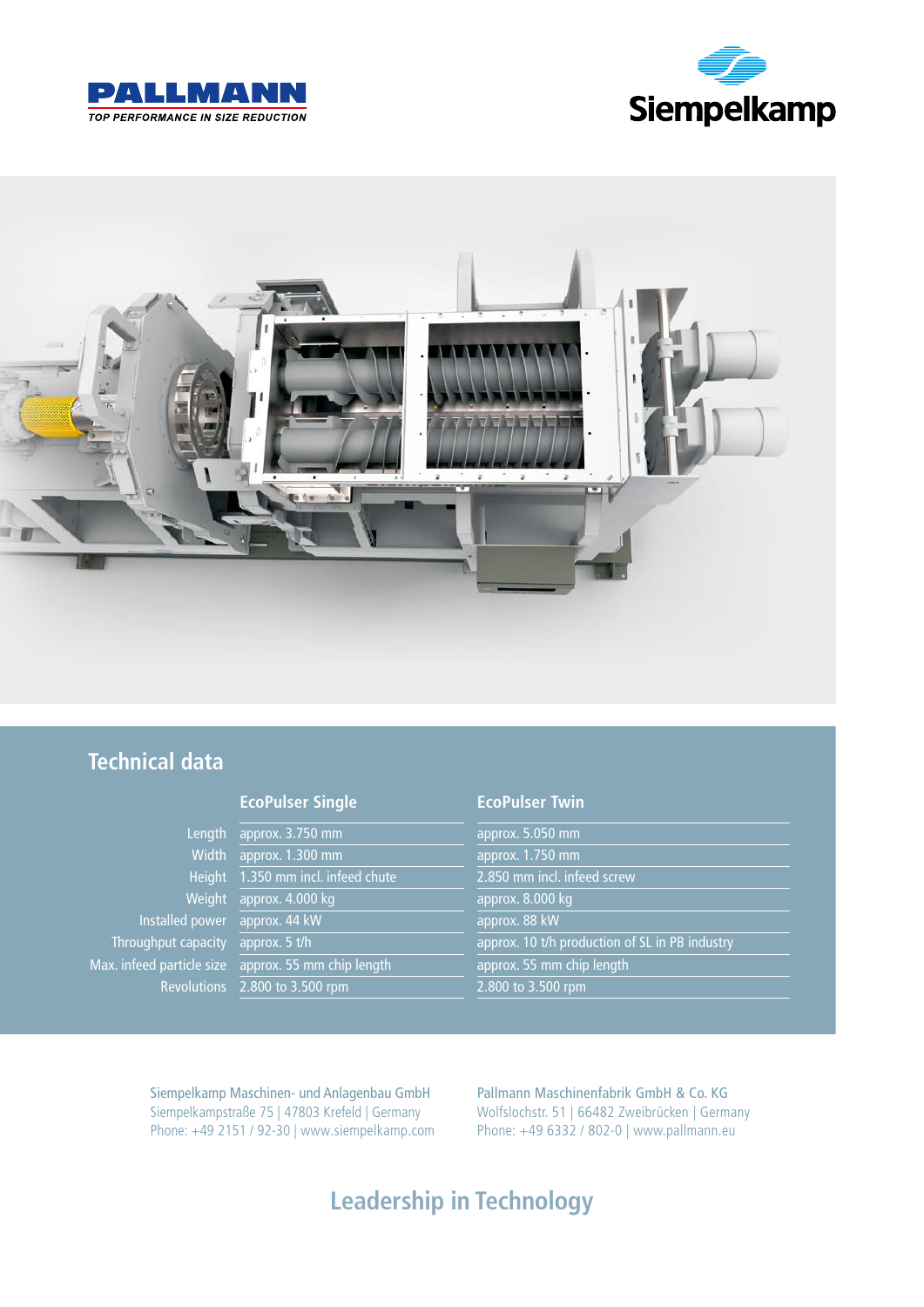





# EcoPulser Size reduction per shock waves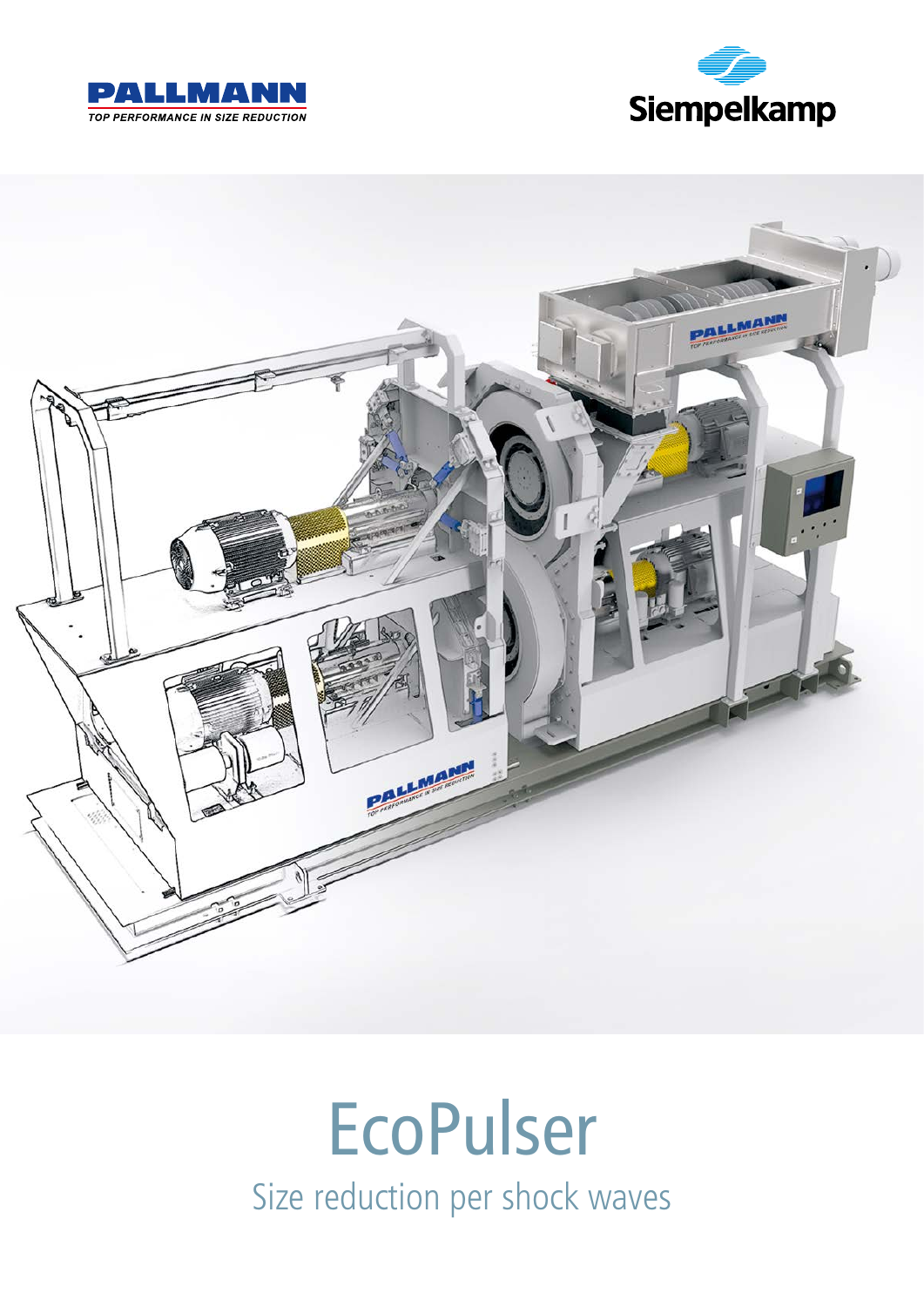## **EcoPulser – Size reduction per shock waves**

Any kind of mechanical size reduction – i.e. grinding, tearing, cutting absorbs energy by friction. The tool-free size reduction method of the EcoPulser, based on shock waves, is an innovative non-contact concept and realizes outstanding energy efficiency: The process for the size reduction of wood chips and for the production of chips and surface layer material is non-cutting and nearly wear-free. Shock waves, generated by interferences of impacting pressure fronts, act on the material and thereby break the structure.

Even heavily abrasive materials can be perfectly size reduced with this non-contact process as they are broken up in the air. No cutting or impact edges are used for this type of size reduction. Therefore any resharpening or replacement of knives, hammers or other grinding elements is no longer necessary. The EcoPulser is even resistant to contaminants such as rocks or metal pieces, as there is no material contact with the vane rings. The result: High efficiency, low maintenance and high machine availability.